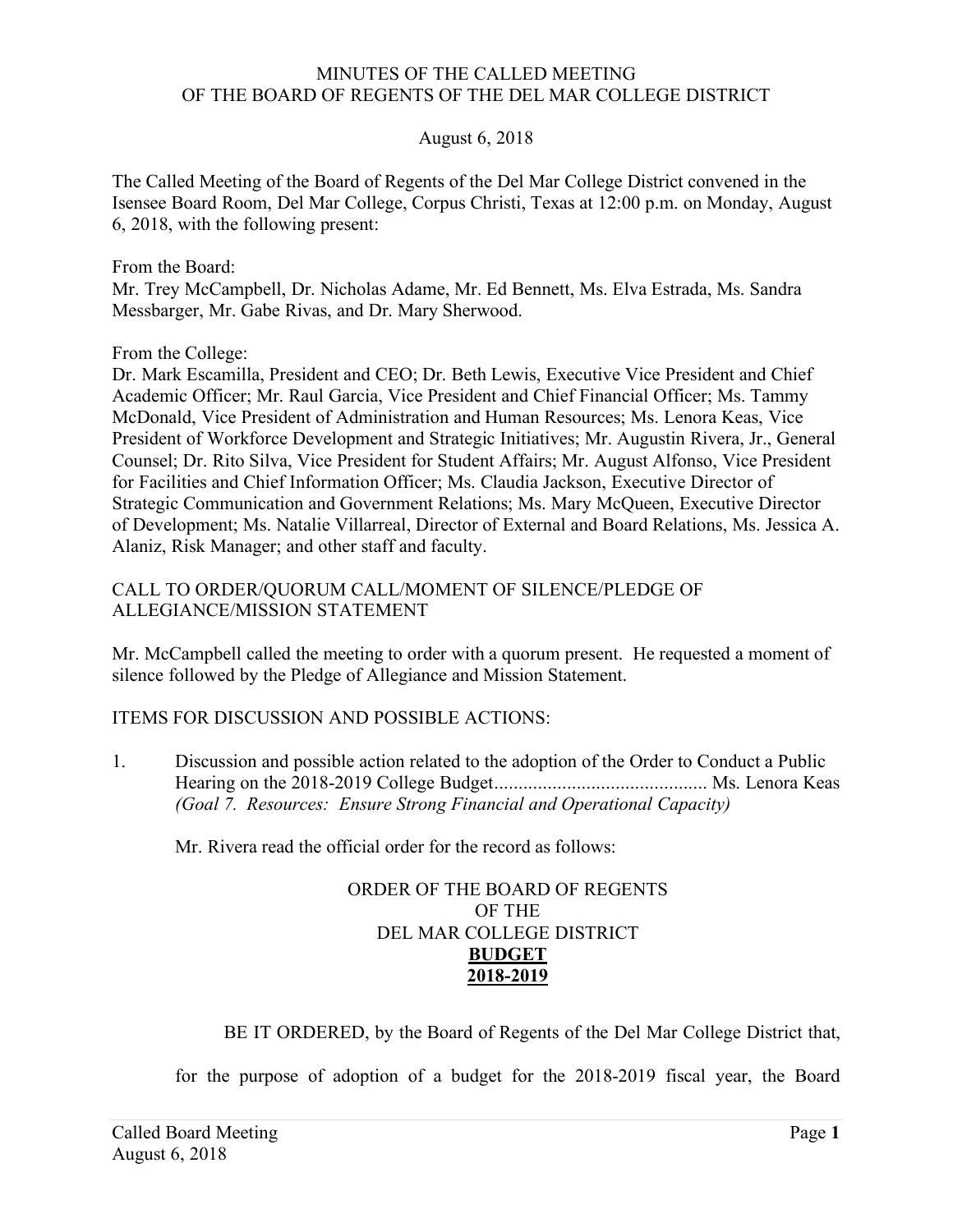schedule and conduct a meeting and public hearing on Monday, August 20, 2018, at 5:30 p.m., in the Isensee Board Room, Harvin Center, Del Mar College, East Campus, Baldwin and Ayers Street, Corpus Christi, Nueces County, Texas.

 meetings and public hearings be given as required by law. BE IT FURTHER ORDERED, that proper publication and notice of such

> Mr. Rivas made a motion to approve and adopt the agenda item. Ms. Estrada seconded the motion. There was no further discussion from the Board. There were no public comments. A roll call vote was taken and the motion carried unanimously, 7-0, amongst Regents present, with Regents McCampbell, Adame, Bennett, Estrada, Messbarger, Rivas, and Sherwood in favor.

 2. Discussion and possible action related to the adoption of the Order to Conduct a Public Hearing on the 2018-2019 Tax Rates .................................................... Ms. Lenora Keas  *(Goal 7. Resources: Ensure Strong Financial and Operational Capacity)* 

Mr. Rivera read the official order for the record as follows:

## ORDER OF THE BOARD OF REGENTS OF THE DEL MAR COLLEGE DISTRICT **TAX RATE 2018-2019**

 the Board consider a proposal to increase total tax revenues from properties on the roll in 2017 by 12.94 percent and that the Board schedule and conduct meetings and public hearings on such proposal to consider such tax increases on Monday, August 20, 2018, at 5:30 p.m. and Thursday, August 23, 2018, at 5:30 p.m., in the Isensee Board Room, Harvin Center, Del Mar College, East Campus, Baldwin and Ayers Street, Corpus Christi, Nueces County, Texas. BE IT ORDERED, by the Board of Regents of the Del Mar College District that